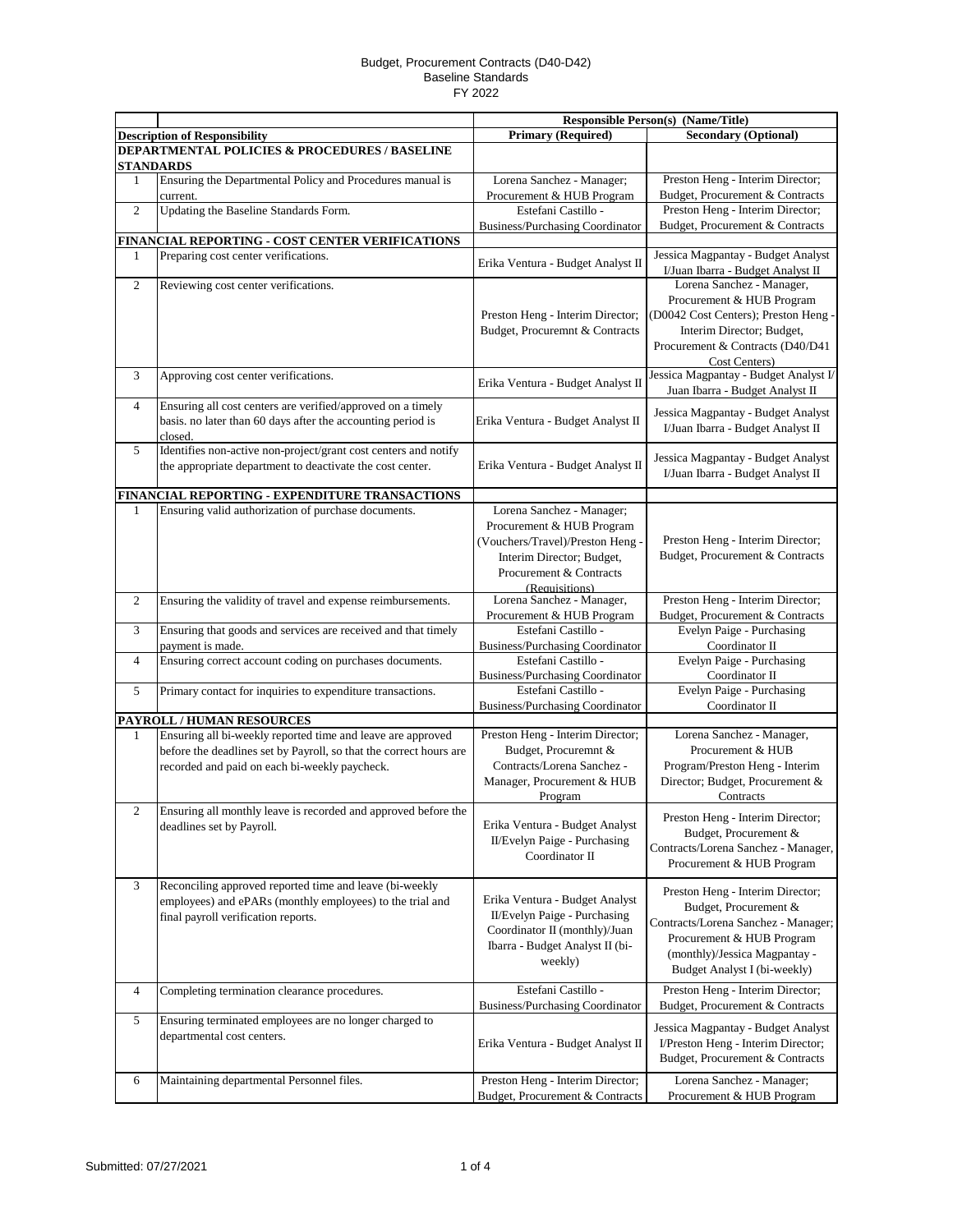|                                      |                                                                | <b>Responsible Person(s) (Name/Title)</b> |                                                                                                             |
|--------------------------------------|----------------------------------------------------------------|-------------------------------------------|-------------------------------------------------------------------------------------------------------------|
| <b>Description of Responsibility</b> |                                                                | <b>Primary (Required)</b>                 | <b>Secondary (Optional)</b>                                                                                 |
|                                      | Ensuring valid authorization of new hires.                     | Preston Heng - Interim Director;          | Erika Ventura - Budget Analyst II                                                                           |
|                                      |                                                                | Budget, Procurement & Contracts           |                                                                                                             |
| 8                                    | Ensuring valid authorization of changes in compensation rates. | Preston Heng - Interim Director;          | Erika Ventura - Budget Analyst II                                                                           |
|                                      |                                                                | Budget, Procurement & Contracts           |                                                                                                             |
| 9                                    | Ensuring the accurate input of changes to the HR System.       | Erika Ventura - Budget Analyst II         | Preston Heng - Interim Director;                                                                            |
|                                      |                                                                |                                           | Budget, Procurement & Contracts                                                                             |
| 10                                   | Consistent and efficient responses to inquiries.               | Erika Ventura - Budget Analyst II         | Jessica Magpantay - Budget Analyst<br>I/Preston Heng - Interim Director;<br>Budget, Procurement & Contracts |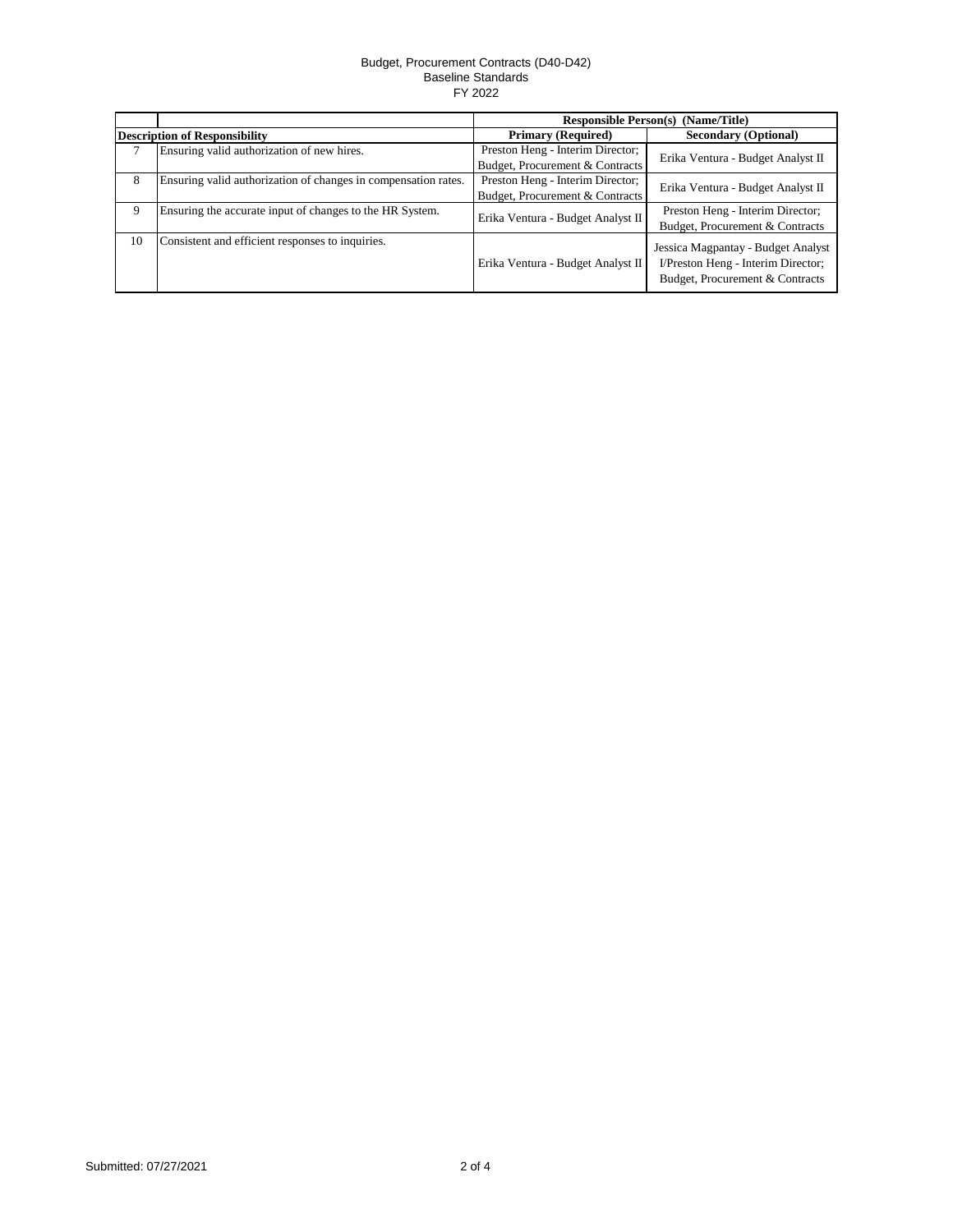|                 |                                                                             | <b>Responsible Person(s) (Name/Title)</b>              |                                     |
|-----------------|-----------------------------------------------------------------------------|--------------------------------------------------------|-------------------------------------|
|                 | <b>Description of Responsibility</b>                                        | <b>Primary (Required)</b>                              | <b>Secondary (Optional)</b>         |
|                 | <b>CASH HANDLING</b>                                                        |                                                        |                                     |
| 1               | Collecting cash, checks, etc.                                               | Estefani Castillo -                                    | Evelyn Paige - Purchasing           |
|                 |                                                                             | <b>Business/Purchasing Coordinator</b>                 | Coordinator II                      |
| $\overline{c}$  | Prepares Departmental Deposit Form.                                         | Estefani Castillo -                                    | Evelyn Paige - Purchasing           |
|                 |                                                                             | <b>Business/Purchasing Coordinator</b>                 | Coordinator II                      |
| 3               | Approves Departmental Deposit Form.                                         | Preston Heng - Interim Director;                       | Lorena Sanchez - Manager;           |
|                 |                                                                             | Budget, Procurement & Contracts                        | Procurement & HUB Program           |
| $\overline{4}$  |                                                                             | Estefani Castillo -                                    | Evelyn Paige - Purchasing           |
|                 | Transports deposit to the Cashiers Office.                                  | Business/Purchasing Coordinator                        | Coordinator II                      |
| 5               | Preparing Journal Entries.                                                  | N/A                                                    | N/A                                 |
| 6               | Verifying deposits posted correctly in the Finance System.                  |                                                        | Erika Ventura - Budget Analyst      |
|                 |                                                                             | Jessica Magpantay - Budget                             | II/Preston Heng - Interim Director; |
|                 |                                                                             | Analyst I                                              | Budget, Procurement & Contracts     |
| $7\phantom{.0}$ | Adequacy of physical safeguards of cash receipts and                        | Estefani Castillo -                                    | Evelyn Paige - Purchasing           |
|                 | equivalent.                                                                 | <b>Business/Purchasing Coordinator</b>                 | Coordinator II                      |
| 8               | Ensuring deposits are made timely.                                          | Estefani Castillo -                                    | Evelyn Paige - Purchasing           |
|                 |                                                                             | <b>Business/Purchasing Coordinator</b>                 | Coordinator II                      |
| 9               | Ensuring all employees who handle cash have completed Cash                  |                                                        |                                     |
|                 | Security Procedures or Cash Deposit and Security Procedures<br>training.    | Lorena Sanchez - Manager;<br>Procurement & HUB Program | N/A                                 |
| 10              | Updating Cash Handling Procedures as needed.                                | Estefani Castillo -                                    | Evelyn Paige - Purchasing           |
|                 |                                                                             | <b>Business/Purchasing Coordinator</b>                 | Coordinator II                      |
| 11              | Consistent and efficient responses to inquiries.                            |                                                        | Erika Ventura - Budget Analyst      |
|                 |                                                                             | Erika Ventura - Budget Analyst II                      | II/Preston Heng - Interim Director; |
|                 |                                                                             |                                                        | Budget, Procurement & Contracts     |
|                 | PETTY CASH                                                                  |                                                        |                                     |
| 1               | Preparing petty cash disbursements.                                         |                                                        |                                     |
|                 |                                                                             | N/A                                                    | N/A                                 |
| $\overline{c}$  | Ensuring petty cash disbursements are not for more than \$100.              | N/A                                                    | N/A                                 |
| 3               | Ensuring petty cash disbursements are made for only authorized<br>purposes. | N/A                                                    | N/A                                 |
| 4               | Approving petty cash disbursements.                                         | N/A                                                    | N/A                                 |
| 5               | Replenishing the petty cash fund timely.                                    | N/A                                                    | N/A                                 |
| 6               | Ensuring the petty cash fund is balanced after each                         |                                                        |                                     |
|                 | disbursement.                                                               | N/A                                                    | N/A                                 |
|                 | <b>CONTRACT ADMINISTRATION</b>                                              |                                                        |                                     |
| 1               | Ensuring departmental personnel comply with contract                        | Lorena Sanchez - Manager;                              | Evelyn Paige - Purchasing           |
|                 | administration policies/procedures.                                         | Procurement & HUB Program                              | Coordinator II                      |
|                 | PROPERTY MANAGEMENT                                                         |                                                        |                                     |
| 1               | Performing the annual inventory.                                            | Estefani Castillo -                                    | Erika Ventura - Budget Analyst      |
|                 |                                                                             | <b>Business/Purchasing Coordinator</b>                 | II/Preston Heng - Interim Director; |
|                 |                                                                             |                                                        | Budget, Procurement & Contracts     |
| $\overline{c}$  | Ensuring the annual inventory was completed correctly.                      | Estefani Castillo -                                    | Erika Ventura - Budget Analyst      |
|                 |                                                                             |                                                        | II/Preston Heng - Interim Director; |
|                 |                                                                             | <b>Business/Purchasing Coordinator</b>                 | Budget, Procurement & Contracts     |
| 3               | Tagging equipment.                                                          | <b>Information Technology</b>                          | N/A                                 |
| $\overline{4}$  | Approving requests for removal of equipment from campus.                    | Preston Heng - Interim Director;                       | Lorena Sanchez - Manager;           |
|                 |                                                                             | Budget, Procurement & Contracts                        | Procurement & HUB Program           |
|                 | <b>DISCLOSURE FORMS</b>                                                     |                                                        |                                     |
| 1               | Ensuring all employees with purchasing influence complete the               | Preston Heng - Interim Director;                       | Lorena Sanchez - Manager;           |
|                 | annual Related Party disclosure statement online.                           | Budget, Procurement & Contracts                        | Procurement & HUB Program           |
| $\overline{c}$  | Ensuring all full time, benefits eligible, exempt faculty and staff         | Preston Heng - Interim Director;                       | Lorena Sanchez - Manager;           |
|                 | complete the Consulting disclosure statement online.                        | Budget, Procurement & Contracts                        | Procurement & HUB Program           |
| 3               | Ensuring that all Principal and Co-Principal Investigators                  |                                                        |                                     |
|                 | complete the annual Conflict of Interest disclosure statement for           | N/A                                                    | N/A                                 |
|                 | the Office of Research and Sponsored Programs                               |                                                        |                                     |
|                 | RESEARCH ADMINISTRATION                                                     |                                                        |                                     |
|                 |                                                                             |                                                        |                                     |